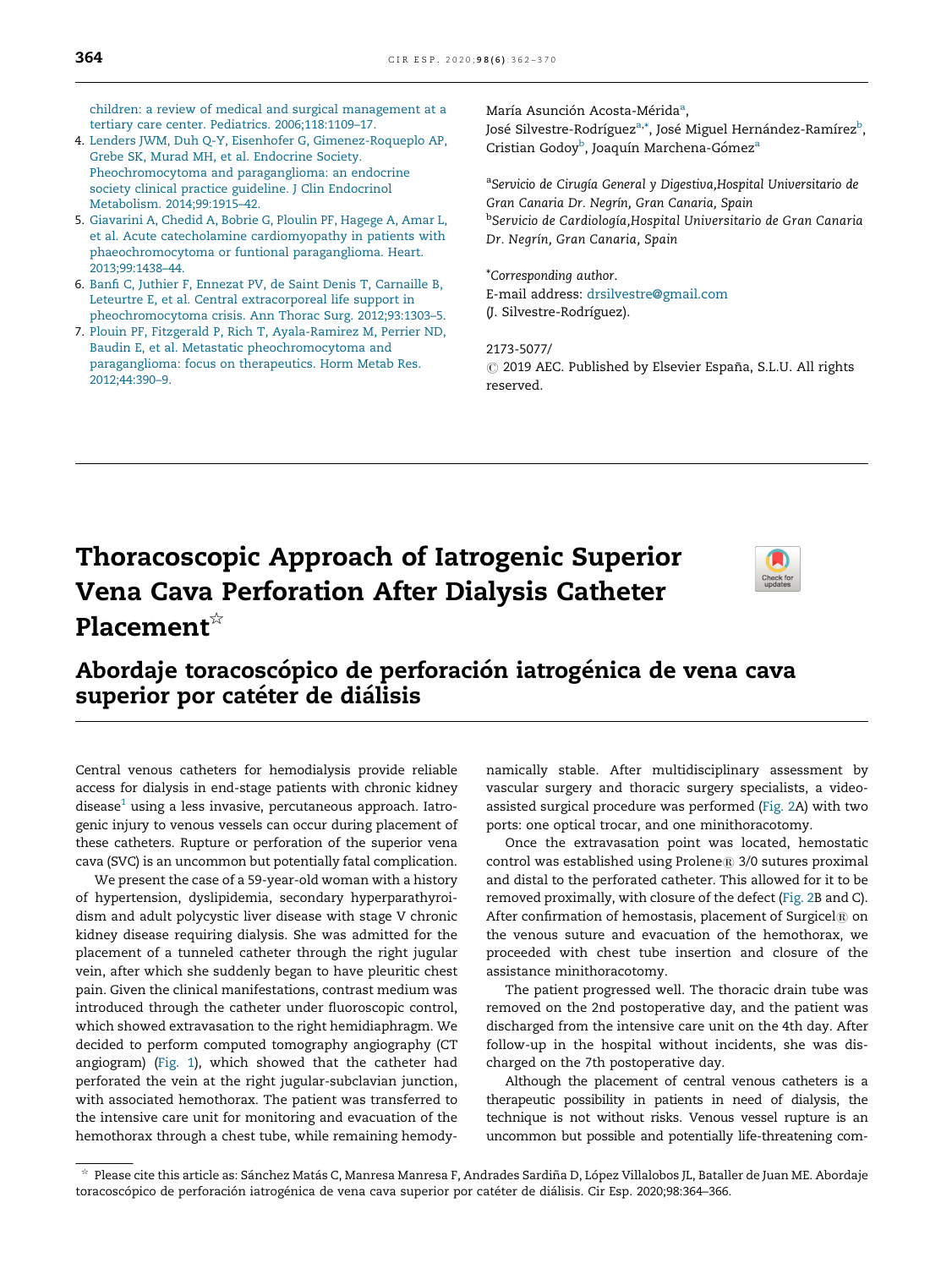

Fig. 1 – Thoracic CT angiogram with extravasation of the central venous catheter (arrow) and associated hemothorax.

plication, especially when the SVC is compromised. To prevent these complications, ultrasound-guided catheter insertion has been shown to increase the safety of the procedure. $2,3$ 

The manifestations of SVC perforation, such as hemothorax or cardiac tamponade, will lead to the need for urgent treatment to save the patient's life when they cause hemodynamic instability. However, it is possible to adapt both the time of the intervention and the technique when the clinical situation allows it. The diagnosis is based on the injection of contrast through the catheter under radiological control, which shows evidence of extravasation, $2,4,5$  or by means of high-resolution imaging tests (CT angiography). In addition, transesophageal/transthoracic bedside ultrasound is an alternative in unstable patients that provides diagnostic confirmation and facilitates the initiation of therapeutic measures (pericardiocentesis). $2,4,6$ 

The aim of treatment is to repair the injured vessel and recover cardiac function, when compromised. $4$  Open SVC repair requires median sternotomy, which is an aggressive and complex alternative for many of our patients.<sup>[5,7](#page-2-0)</sup> To reduce the morbidity associated with this approach, therapeutic alternatives such as the endovascular approach $^{4,8}$  $^{4,8}$  $^{4,8}$  have been described, with the placement of stents providing good results. Likewise, in certain stable patients with no signs of cardiac tamponade, conservative management could be a therapeutic modality.<sup>[9](#page-2-0)</sup> In the case of cardiac tamponade, pericardiocentesis should have priority over the vessel repair.<sup>[4](#page-2-0)</sup>

Although endovascular repair is a therapeutic alternative in patients with ruptured SVC, the location of the injury may determine its chances of success. In our case, given the confluence of the jugular vein with the subclavian vein in the perforation area, the VATS approach was considered the first therapeutic option in a hemodynamically stable patient with no signs of cardiac tamponade.

Based on our review of the literature, this is the third case  $report^{7,10}$  $report^{7,10}$  $report^{7,10}$  that includes VATS as a therapeutic option in the treatment of SVC rupture. Although it has been considered



Fig. 2 – (A) Minithoracotomy in the right-side 5th intercostal space and trocar access for optics in the right-side 7th intercostal space, (B) Exit point of the central venous catheter through the lateral vena cava at its confluence with the innominate vein trunk, right subclavian vein and right jugular vein. Prolene®3/0 sutures proximal and distal to the perforated catheter prior to its removal, (C) Closure of the defect after removal of the catheter.